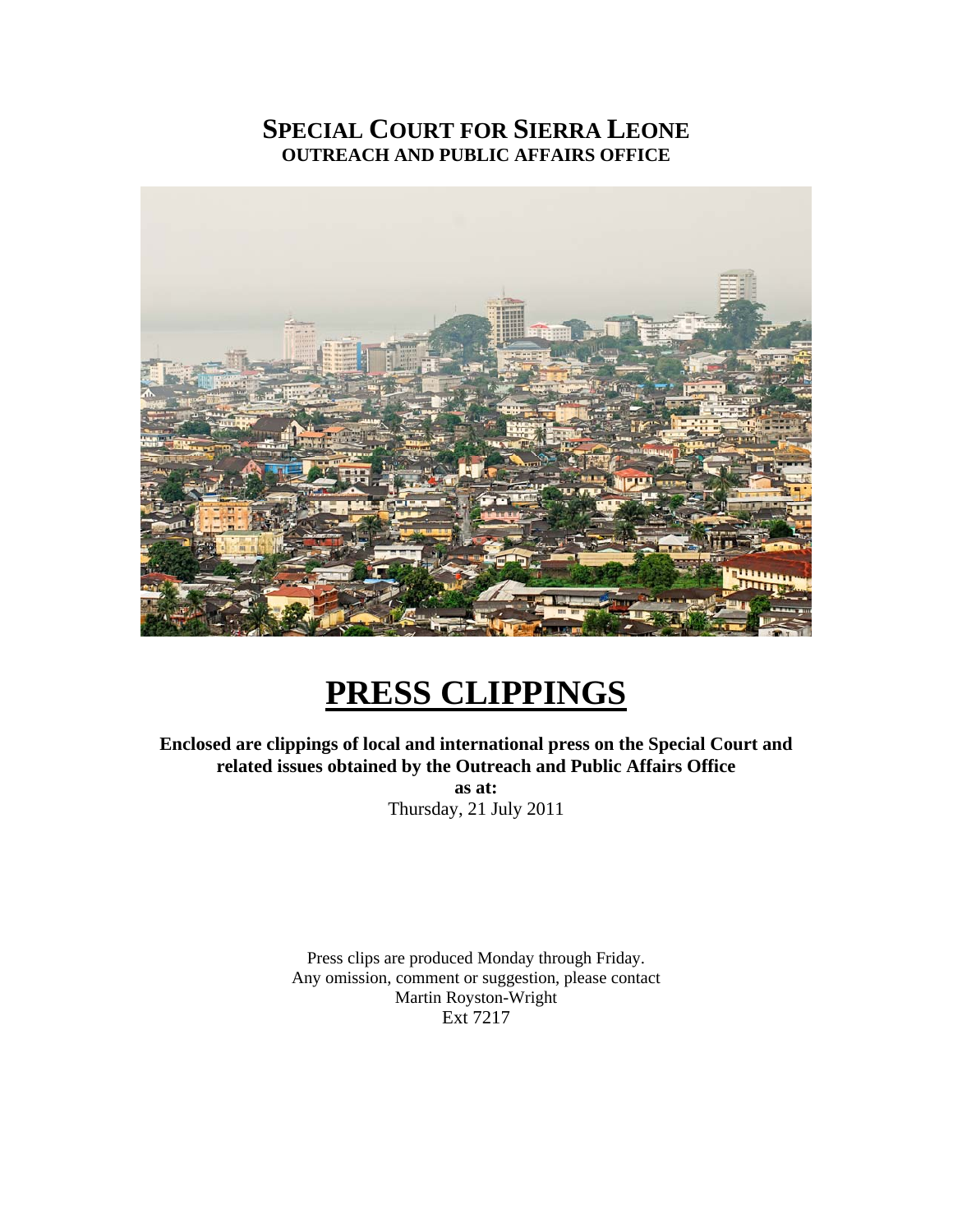| <b>Local News</b>                                                            |             |
|------------------------------------------------------------------------------|-------------|
| Vice President Sumana Interferes with Special Court Witness / For di People  | Page 3      |
| Military Petitions Human Rights Verdict / For di People                      | Page 4      |
| <b>International News</b>                                                    |             |
| Gaddafi to Pay Compensation / Daily Digest                                   | Pages 5-6   |
| Sack Muthaura and Uhuru, urges Ocampo / Daily Nation                         | Page 7      |
| Amnesty Int. Reveals War Crimes Impact on Somali Children / Voice of America | Page 8      |
| Again, Justice for Cambodia / The Japan Times                                | Pages 9-10  |
| Plan to Shut Down Tribunal Monitor / Phnom Penh Post                         | Page 11     |
| Former Burmese Officer Says he Wants to be Tried by ICC / Mizzima            | Page 12     |
| Indictments II, a Disappointing Sequel? / The Daily Star                     | Pages 13-14 |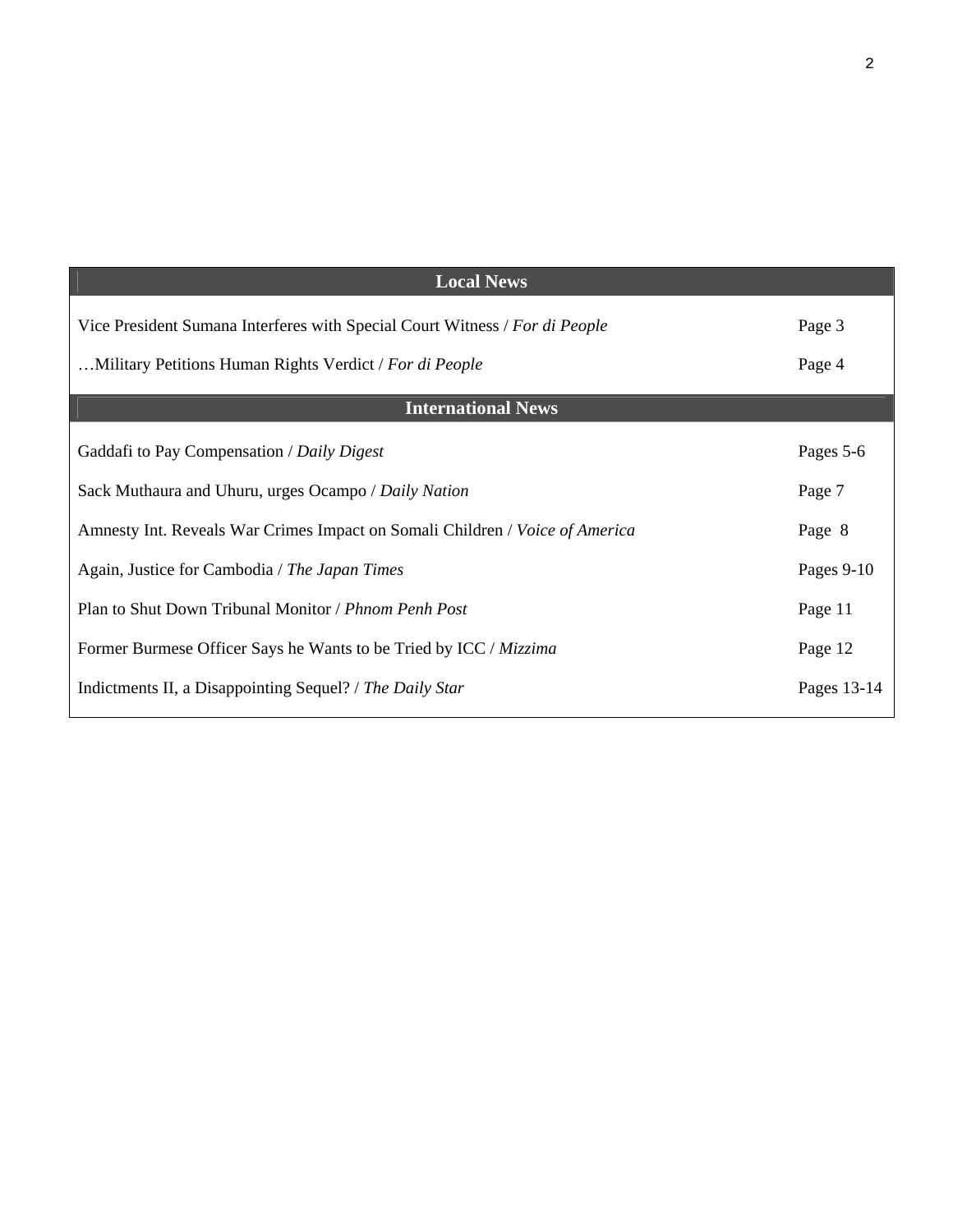#### **Vice President Sumana Interferes with Special Court Witness**

VICE PRESIDENT SAMUEL Sam Sumana has been accused of interfering with a witness that testified against Ibrahim Bassy and Santigie Kamara in the AFRC trial at the Special Court of Sierra Leone.

by Arthwah Maddie Justice Teresa Doherty in reading the judgment of Samuel Kargbo (aka: Sammy Ragga) who had pleaded guilty of interfering with witness TFI 334 revealed that on the 3 day of December 2010 in Freetown, the accused met the witness in his house and told him to recant his testimony as Vice President of Sierra Leone Sam Sumana and the APC Chairman of the American branch have interest in the matter and were ready to give financial benefit to the witness in return.

The judge further asked the accused if he understood the the statement and had any thing to say before passing sentence, he replied that he understood the statement but later pleaded for justice to be tempered with mercy.

Charles Taku, the Cameroonian lawyer representing the accused in his mitigation for bail said his client is a Sierra Leonean who is married with two children.

He said the accused would not jump bail or interfere with the protected witnesses in the matter and that they are ready to cooperate with the Court at any time it needs them.

Lawyer Taku said although his client was once a convict but had been granted presidential pardon

The judge however, upheld the plea and granted the accused bail with strict caution that, he should not interfere with the protected witnesses and should not leave the jurisdiction.

Samuel Kargbo is standing trail at the Special Court with the convicted AFRC leaders Ibrahim Bassy Kamara, Santigie Borbor Kanu (aka 55) in Rwanda and Hassan Papa Bangura alias Bomb Blast, for knowingly and willfully interfering with the Special Court administration of justice by offering a bribe to a witness who had given testimony before a Chamber, in violation of

Rule  $77(A)(iv)$ .

Particulars of offence stated that Hassan Papa Bangura (aka Bomb Blast) and Samuel Kargbo (aka Sammy Ragga) on diverse dates, between 27 November 2010 to 16 December 2010 in Freetown, offered a bribe to protected witness TFI 334 who had given testimony before trial Chamber 11 in the proceedings of the Prosecution versus Brima Kamara and Kanu in return for recanting his testimony in that trial to which Samuel Kargbo (aka Sammy Ragga) had pleaded guilty while the others pleaded not guilty. Melron Nicol-Wilson, lawyer representing the second accused Hassan

Papa Bangura applied the court and should found guilty of face a prison sentence for bail for his client. remain in contempt under Rule of seven years or a fine the Justice Dotherty granted jurisdiction. 77 of the Rules of of Le2 million each bail but ordered that his Meanwhile, if the Procedure and (approximately \$500) Evidence, they will or both. passport be submitted to accused persons are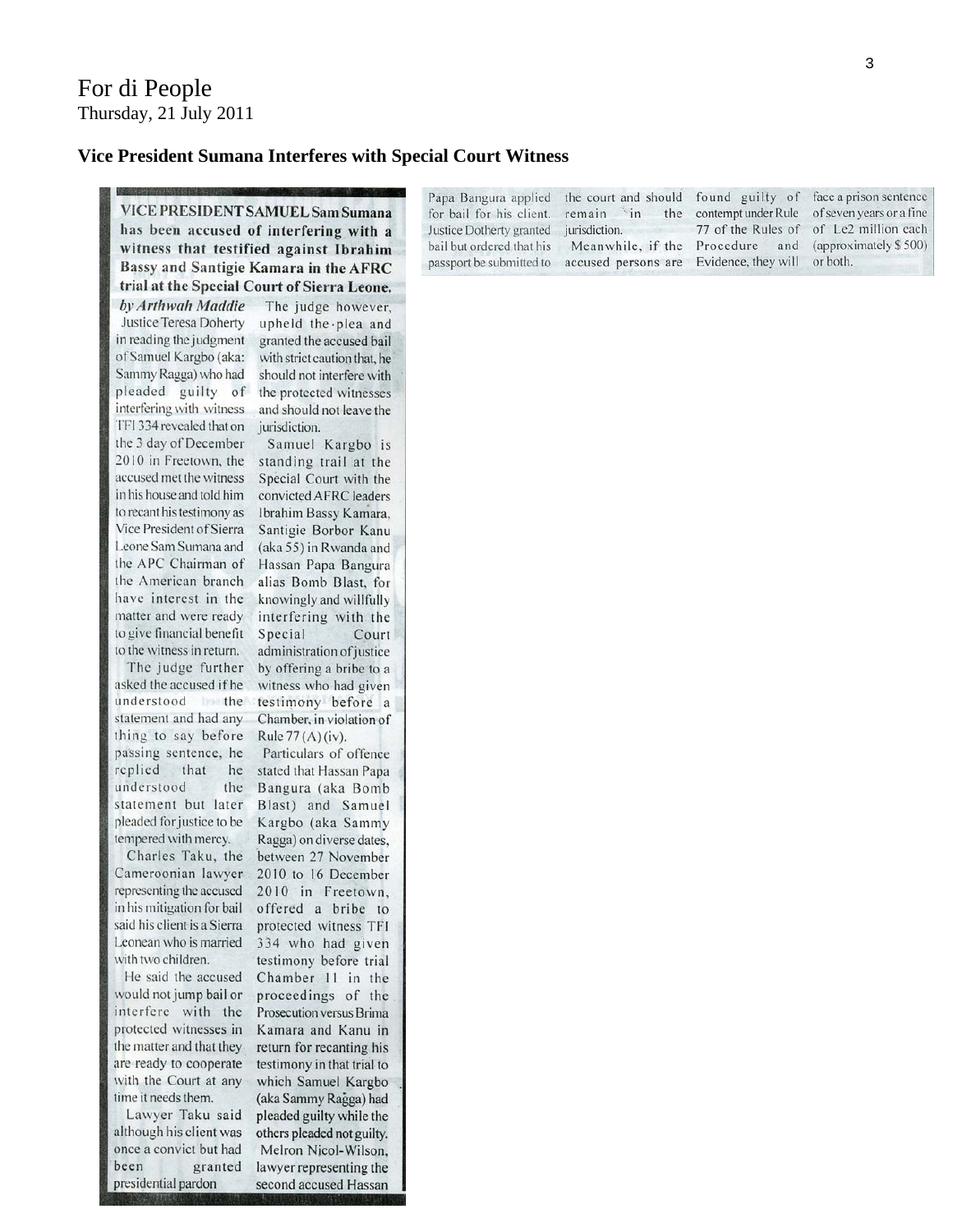# For di People Thursday, 21 July 2011

# **As 21 days Ultimatum Expires...** PETITIONS LTARY **MAN RIGHTS VERD**

**ARMED FORCES Republic of Sierra** Leone has petitioned the verdict delivered in the tribunal of some exmilitary personnel that were categorized chronically ill and mentally as imbalanced.

# by DESRIL **COLE**

The Human Rights Commission setup a tribunal to look into complaints made by the over two hundred aggrieved ex-soldiers that were classified as chronically ill and mentally imbalanced by the military authorities which according to them, has prevented them from securing a job.

The chairman of the tribunal, Yasmin Jusu Sheriff, after the investigation recommended that, the category of the soldiers be changed from chronically and

mentally imbalanced to wounded in action and that, they should also stand to benefit from the packages provided for the wounded in action as they are not in such a situation as classified by the military.

The tribunal also discovered that, their injuries were sustained during the rebel war while they were serving under the military and further gave 21 days ultimatum to the military to comply with the recommendations which ended on Monday 18 July 2011.

The military spokesman, Ken Jabbie who announced the position of the military few hours before the 21 days ultimatum expired said the petition came in the wake  $\sigma$ f  $\mathbf{a}$ consultation held with the military through the government on the issue and that, it was unanimously agreed that the verdict be petitioned as provided in the reports.

He said the petition has by all indication shown that the military is dissatisfied with the verdict as there are some recommendations in the report that need to be reviewed, adding, that the matter will be taken to a higher court for further interpretation.

When asked as to why the military had

to wait until the eleventh hour to petition the verdict, he replied that, the military was engaged in consultation with stakeholders to critically look into the matter to ensure that, the military stood a strong ground to petition the verdict.

It could be recall that the tribunal was looking into the complaints made by over two hundred ex-soldiers and to seek redress for them and during the trial, the government Pathologist, Dr Nahim, the Minister of Defence, Rtd. Paollo Conteh and other officials testified in the matter. ----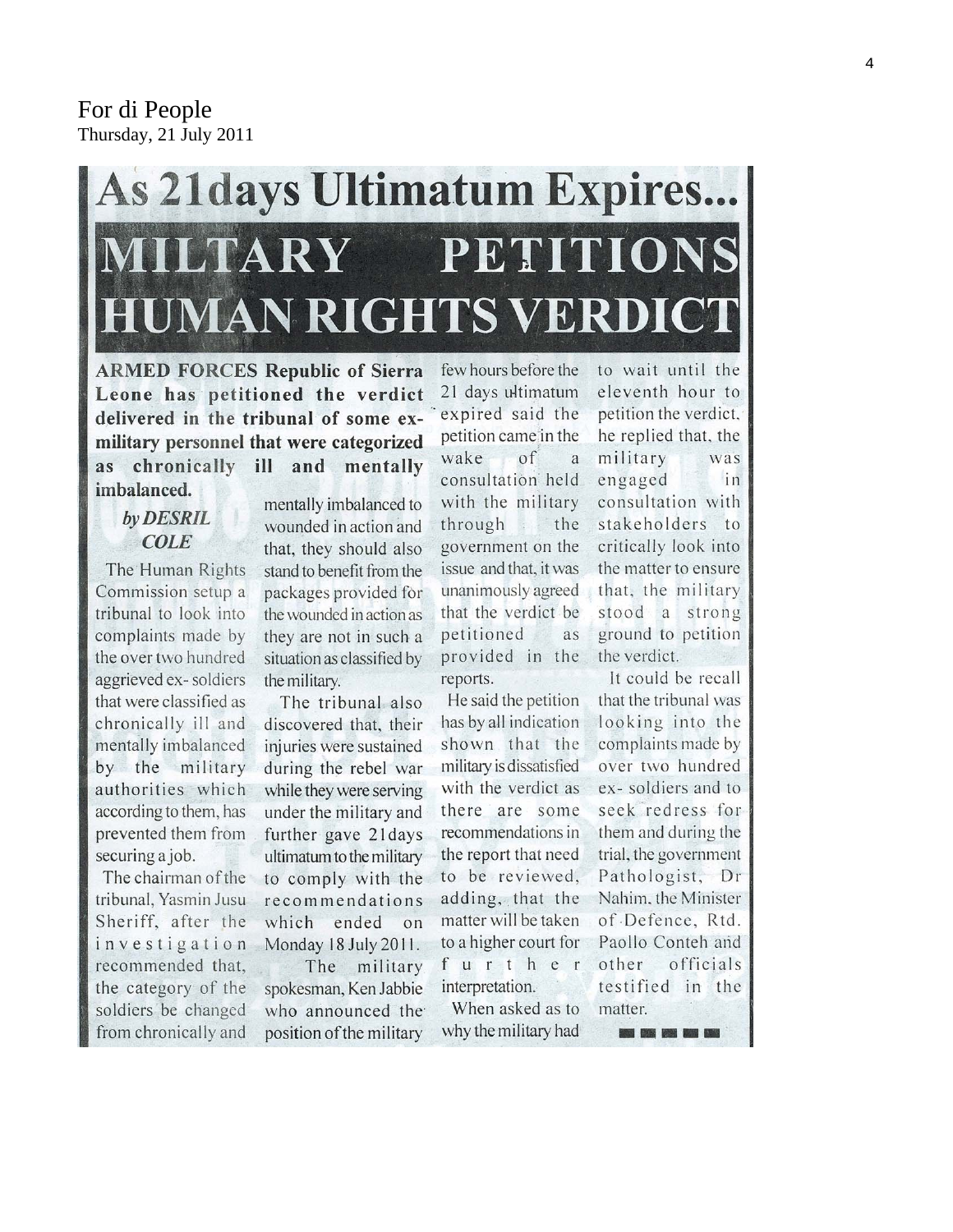# Daily Digest (Ghana)

Wednesday, 19 July 2011

#### **Gaddafi to pay compensation**

#### By Kofi Akosah-Sarpong

US Congressman Brad Sherman (Democrat, California) thinks in the wake of NATO's expensive operations in Libya to contain Muammar Gaddafi's attempts to kill protestors and the budget battle on Capitol Hill, the seized Gaddafi money, totaling over US\$100 billion, should be used to pay for the Libyan no fly zone operations. That makes sense because of the humanitarian nature of the operations.

What also makes sense, humanly, are some Sierra Leoneans and Liberians at home and abroad campaigning for some of Gaddafi's apprehended money be given to their struggling country as mandated by the United Nations Special Court for Sierra Leone. Short of charges of crimes against humanity and war crimes the UN Special Court for Sierra Leone authorized Gaddafi to pay compensations for the victims of the civil war some of whom were murdered, raped, maimed and mutilated.

Over a million Sierra Leoneans and Liberian were killed as a result of the Gaddafi induced war. Gaddafi did train, finance and encourage the deadly rebel groups Revolutionary United Front (RUF) and the National Patriotic Front of Liberia.

Swinging between sanity and insanity, Gaddafi came to the agonizing conclusion that he has caused irreparable damages to some Africans and decided to give some sort of financial aid.

Gibril Koroma, the Sierra Leonean publisher of the Vancouver, British Columbia based thepatrioticvanguard.com, making the case for Sierra Leonean victims wrote that, "A couple of years ago, Gaddafi realized he had hurt Africa too much and he started what he may have considered a reconciliation process by giving away millions of dollars in raw cash and all sorts of other gifts like cars and tractors to African leaders. He has also been financing the United States of Africa project scheduled to kick off by 2017."

But the real victims of Gaddafi's atrocities – amputations, murders, raping, maiming and mutilations – the ordinary, innocent Sierra Leoneans and Liberians did not receive any of what Gibril Koroma indicated. Now is the time for them to get their compensations direct from Gaddafi's looted billions. Their case is as reasonable and human as US Congressman Brad Sherman's arguments for NATO.

The Sierra Leonean journalist and academic Aroun Rashid Deen, currently a doctoral candidate at New York University, in making the case for Gaddafi to pay compensation to Sierra Leonean and Liberian fatalities, argued that "Muammar Gaddafi was the mastermind and key financier of the brutal war that left hundreds of thousands dead in Sierra Leone in West Africa in the 1990s. The war would not have happened in the first place had it not been for the desire of the Libyan leader to punish the government of Sierra Leone for what he regarded as its siding with the West in the 1980's when Gaddafi was at loggerhead with particularly the United States and Britain.

"It was also part of Gaddafi's broader agenda including his geopolitical ambition to destabilize much of West Africa and establish satellite states in the region to be headed by puppet regimes that will be doing his biddings. The decade-long war ripped Sierra Leone apart. Thousands of its victims, whose arms and limbs were chopped off by rebels, were reduced to paupers, roaming the streets as beggars in Freetown and other cities. Children as young as a day old were also among those whose arms and limbs were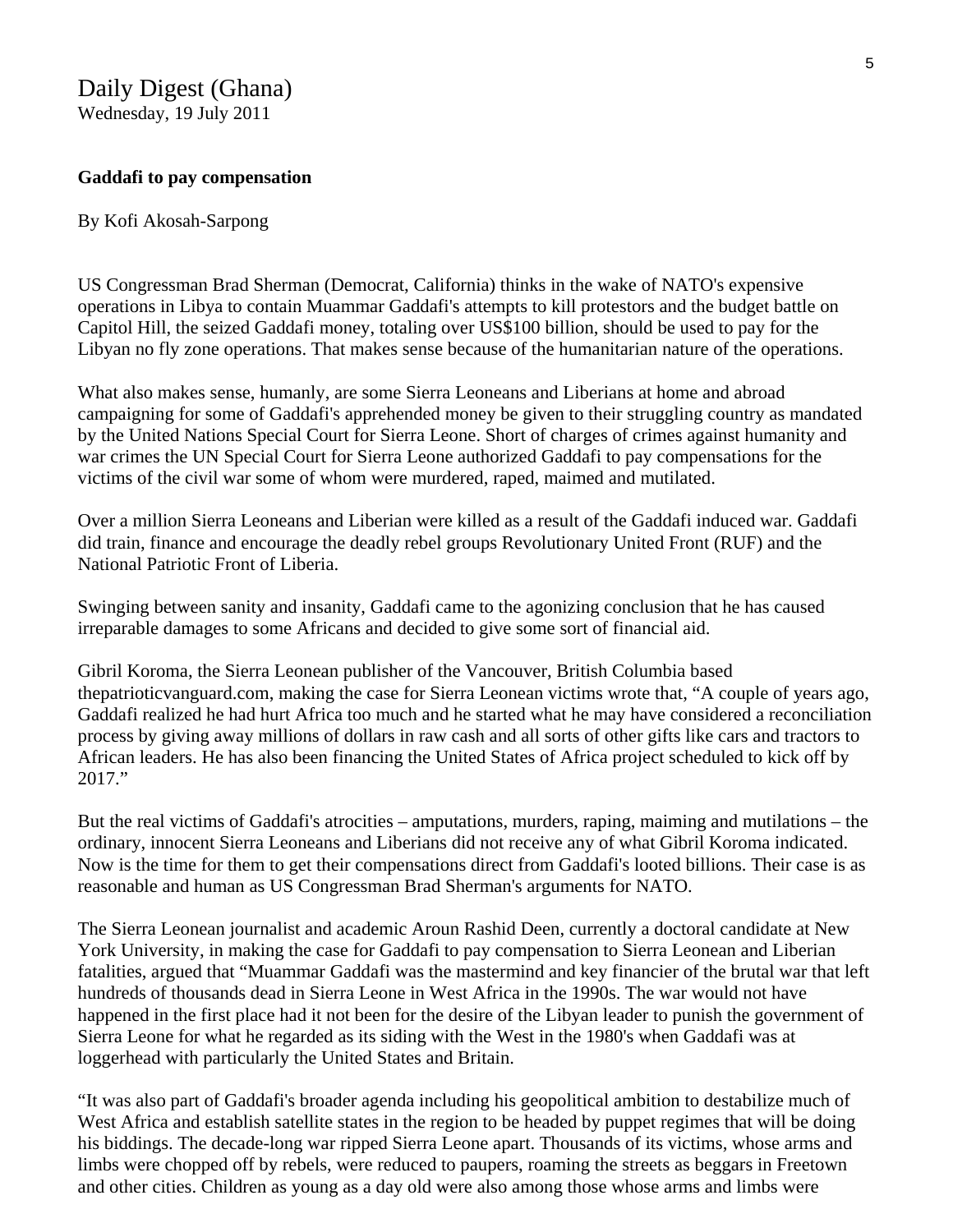hacked off by Gaddafi's rebels. Pregnant women, too, were disemboweled with delight in their display of ghastly brutality."

Jesmed F. Suma, of the US-based Sierra Leone Policy Watch, a policy think tank and civic engagement group, argues insightfully that, "In 2008, in an unprecedented act of contrition, Italy agreed to pay reparation of US\$5 billion to Libya for Rome's past injustices for 30 years as colonial master over Libya in the early years of the last century. Also in 2008 Libya was ordered to pay US\$6 billion to the victims on-board the French Aircraft UTA Flight 772 for Libya's role in the bombing of the flight over Niger in 1989. In addition Libya agreed to also pay US\$1 million to each of the other 170 non-American victims.

"Libya also paid the US Govt. US\$1.5 billion for Libya's role in the Lockerbie Bombing that took the life of 270 victims and for the Berlin Disco Bombing that killed 3 and wounded 200. Now with regards to Sierra Leone and Liberia, Gaddafi sponsored a rebellion that killed thousands of poor, innocent men, women and children. These victims deserve the same justice as the victims of the Lockerbie bombing or the Libyan victims of Italian injustice."

If Gaddafi has paid all these sums of money for his evil schemes, the time has come, through African and global institutions, for him to do same to the over million Sierra Leoneans and Liberians either slaughtered, raped, or maimed.

The Sierra Leone government, the diaspora Sierra Leonean lobby, the Mano River Union, the transnational African lobby, the Economic Community of West African States, regional giant Nigeria, the African Union, the United Nations, the European Union, and the African Development Bank, among others, should campaign for Sierra Leone and Liberia to get some of the billions of dollars seized from Gaddafi for the damages he brought upon these countries.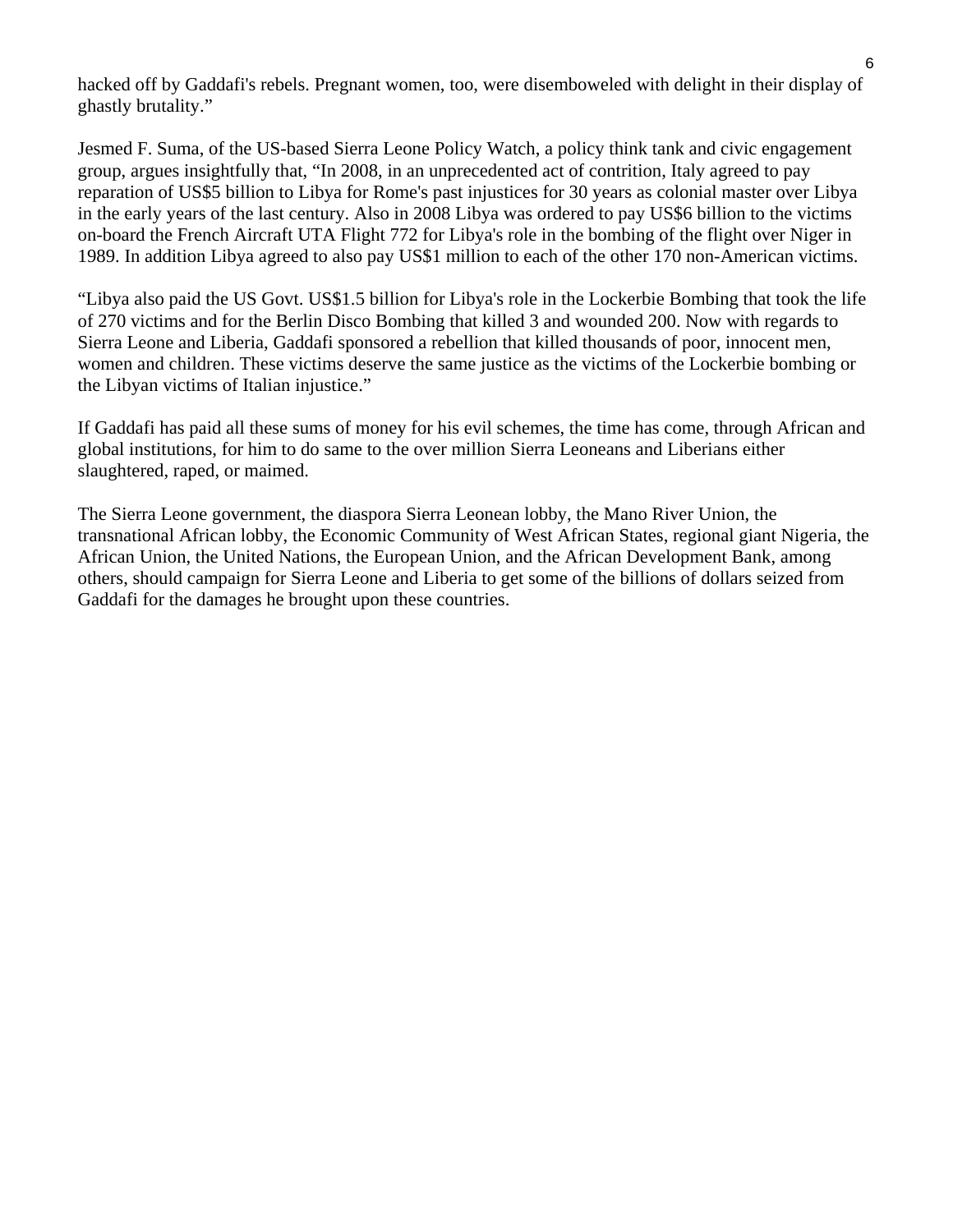# Daily Nation (Kenya)

Wednesday, 20 July 2011

#### **Sack Muthaura and Uhuru, urges Ocampo**

By PETER LEFTIE pmutibo@ke.nationmedia.com

*Deputy Prime Minister Uhuru Kenyatta (left) and Public Service head Francis Muthaura. Photos/FILE* 

The ICC chief prosecutor has called for the sacking of Finance minister Uhuru Kenyatta and Public Service head Francis Muthaura.

In a letter to the Cabinet sub-committee on the International Criminal Court dated July 20, Mr Luis Moreno-Ocampo also called for the sacking of suspended Industrialisation minister Henry Kosgey and Postmaster-General Hussein Ali on grounds that they could interfere with continuing investigations into the 2007/08 post-election violence.

"I remain concerned that the continued involvement in public office of Mr Muthaura, Mr Kenyatta, Mr Kosgey and Mr Ali is fostering the perception that these individuals remain influential within the Kenyan Government," Mr Moreno-Ocampo says in the letter to the sub-committee's head, Internal Security minister George Saitoti.

"The public perception that certain suspects continue to enjoy the support of the government is creating a climate that is not conducive for impartial investigations and proceedings," the prosecutor added.

The letter is copied to other members of the committee, including Justice Minister Mutula Kilonzo and his Lands counterpart James Orengo, as well as Kenya's envoy to The Netherlands, Prof Ruthie Chepkoech Rono.

The prosecutor further demanded to be told when the government would ask the four to resign in accordance with the country's legal procedures.

The ICC accuses the four, alongside suspended Higher Education minister William Ruto and radio presenter Joshua Sang', of bearing the greatest responsibility for the poll chaos.

It is not the first time Mr Moreno-Ocampo is demanding that Mr Kenyatta and Mr Muthaura quit. (READ: )

In March, he wrote to the government demanding to know whether their positions gave them privileged access to and influence over the State's security apparatus in a way that could see them interfere with witnesses or with the collection of evidence.

His concern resulted in the resignation of both Mr Kenyatta and Mr Muthaura from key Cabinet and security committees.

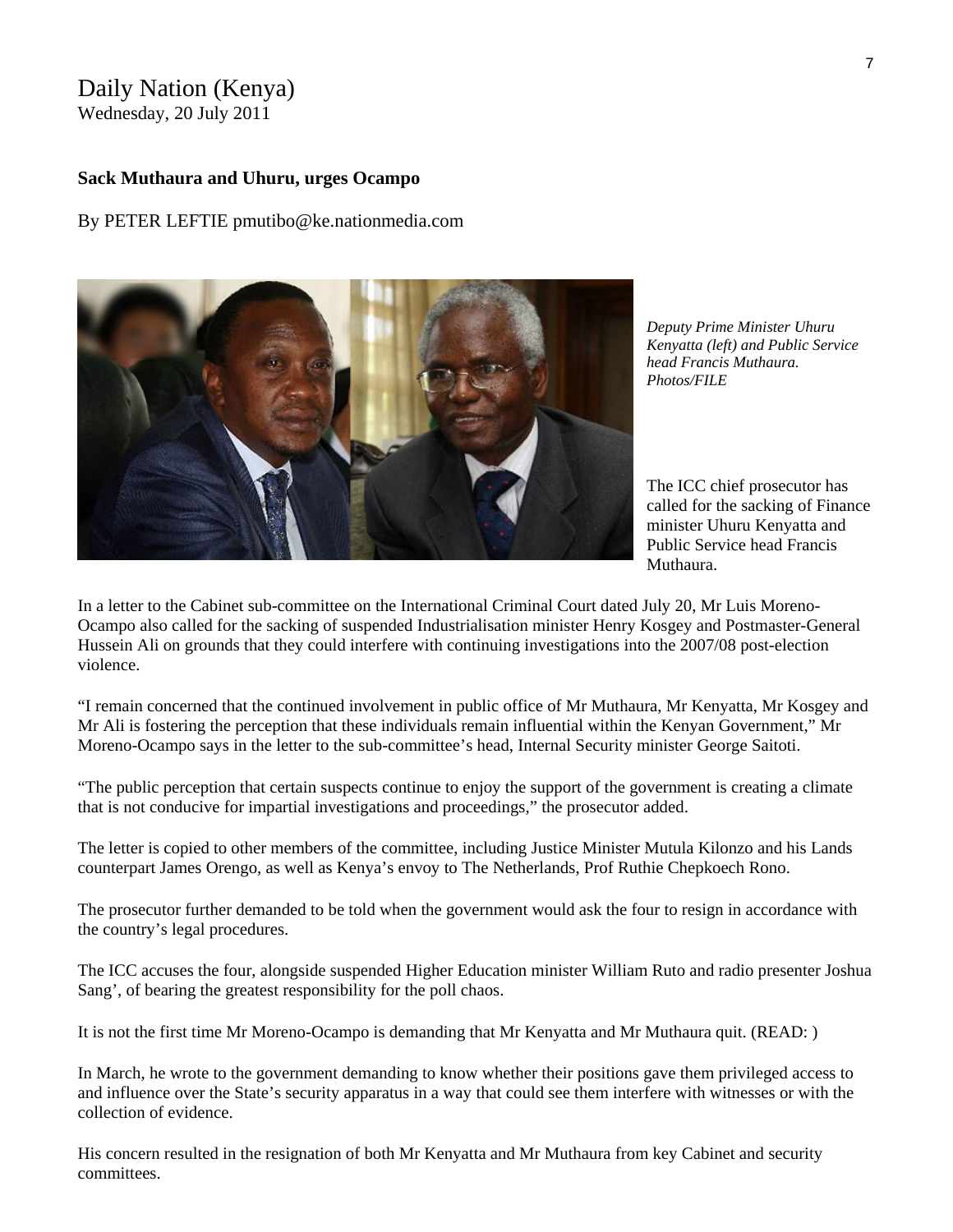## **[Amnesty Int. Reveals War Crimes Impact on Somali Children](http://blogs.voanews.com/breaking-news/2011/07/21/amnesty-int-reveals-war-crimes-impact-on-somali-children/)**

Amnesty International says the systematic recruitment of child soldiers, many of them under the age of 15, is escalating in Somalia.

In a report released Wednesday, the rights group says Somali children risk death all the time.

It says children recruited as soldiers are injured and killed, and those separated from parents are forced to make it on their own, under the threat of attacks by al-Shabab militants.

The Amnesty report says most child soldiers are recruited by al-Shabab. It says the militant group lures children into becoming soldiers with the promise of money and phones. Amnesty says the group raids and destroys schools and even abducts children in plain view.

Amnesty also accuses Somalia's Transitional Federal Government of using, killing and maiming children in armed conflict.

It is urging the international community to expand specific protection measures for the rising number of Somali children separated from their families and increase psychological support and education programs for Somali children.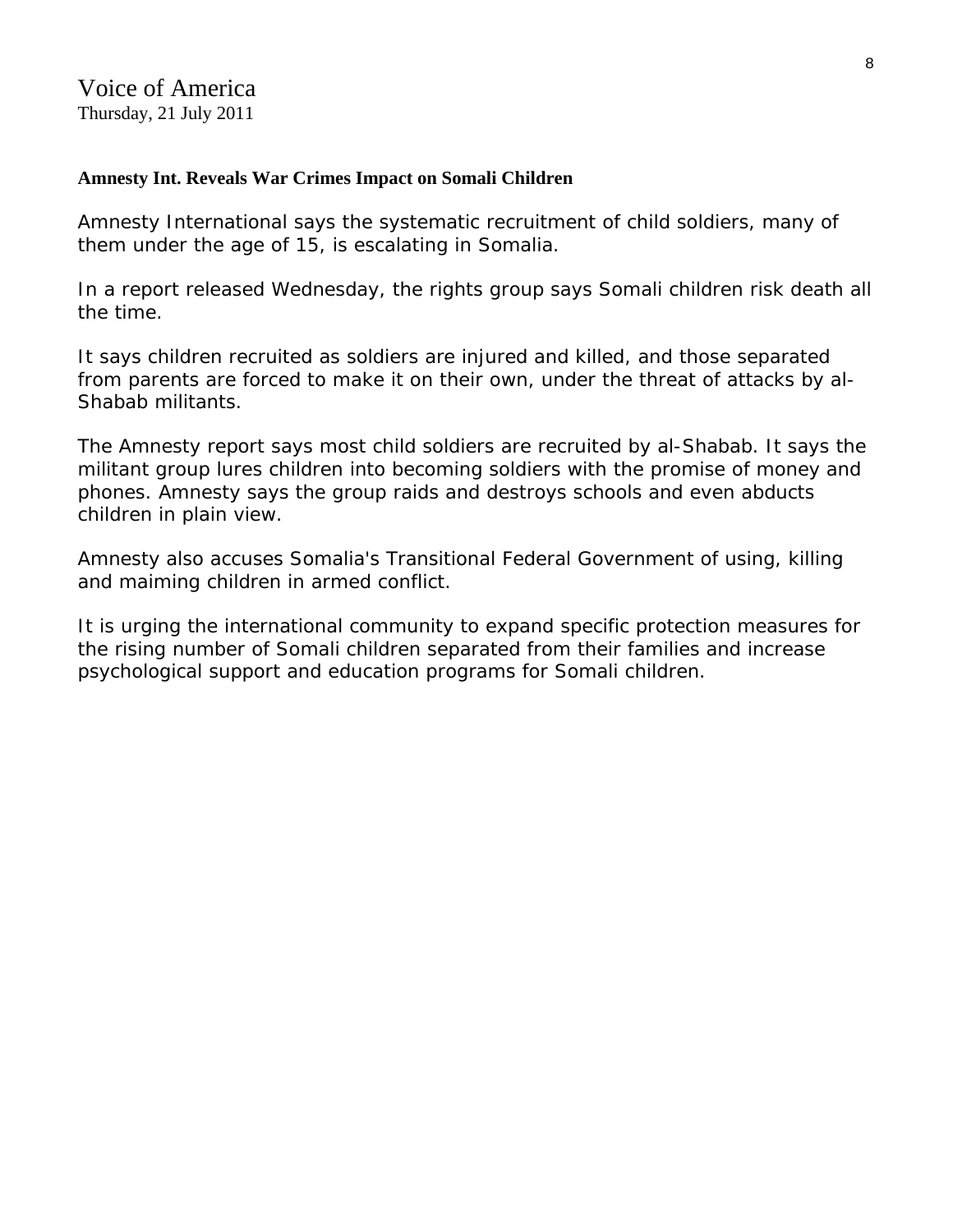# The Japan Times Tuesday, 19 July 2011

#### **Again, justice for Cambodia**

The wheels of justice turn slowly in Cambodia, but they grind nevertheless. Last month, a United Nationsbacked tribunal began the second war crimes trials that attempt to hold accountable the former leaders of the Khmer Rouge. This trial is proving more contentious than its predecessor — in which the defendant accepted both the legitimacy of the tribunal and the need for an accounting. This time, however, the four defendants remain steadfast in their conviction that they did nothing wrong and that even if they did, the court has no authority over them.

This proceeding will render imperfect justice at best. But it will provide some relief for victims and their families. More significantly, it will send the signal — as do all such prosecutions — that there is no escaping such monstrous acts. The reckoning may come late, but it must be seen to be inevitable.

The Extraordinary Chambers of the Courts of Cambodia, commonly known as the Khmer Rouge Tribunal, was set up by the U.N. to try former Khmer Rouge leaders charged with genocide and other war crimes. The court, which has a mix of Cambodian and international judges, along with international prosecutors, was established because of fears that a Cambodian tribunal would be undermined by political interference or sheer incompetence.

Its first trial concluded last year, resulting in the conviction of former prison commandant Kaing Guek Eav, usually referred to as Comrade Duch, for the torture and murder of an estimated 16,000 people; only a handful survived detention in the notorious Tuol Sleng prison he oversaw. He was sentenced to 35 years in prison. But Duch converted to Christianity late in life and accepted the legitimacy of the tribunal and that he committed the deeds in question, but insisted that he was only following orders.

The four defendants in this trial — former head of state Khieu Samphan, 79; former Foreign Minister Ieng Sary, 85; his wife, former Social Affairs Minister Ieng Thirith, 79; and the chief ideologue of the Khmer Rouge, Nuon Chea, 85, — do not acknowledge the authority of the court nor the legal basis of the actions against them. All four defendants claim to be innocent of the charges of war crimes, crimes against humanity and genocide.

Three of the four — all save Nuon Chea — argue that a 10-year statute of limitations of the previous Cambodian legal statutes bar their prosecution. Ieng Sary's lawyers claim that prosecution is barred because of double jeopardy: He was tried in absentia by the Vietnamese in 1979 after they drove the Khmer Rouge from power; he was then pardoned by the king of Cambodia when he broke with the Khmer Rouge in 1996. The court is hearing all those claims.

While procedural issues are important to the defendants, the most critical questions surrounding the proceedings are moral and philosophical. First, can there be real justice when trials are held more than three decades after the crimes were committed? Of course, many would say — and we agree — that is precisely the knowledge that there is no escaping justice that gives the law its force and its deterrent effect. Justice delayed is most assuredly not justice denied.

But many counter that proceedings such as these merely reopen old wounds, and threaten to undo the progress that has been made in national reconciliation. It is a powerful argument, but one that is rarely made by the victims. Indeed, the most vocal advocates of moving on tend to be those individuals who have a stake in forgetting.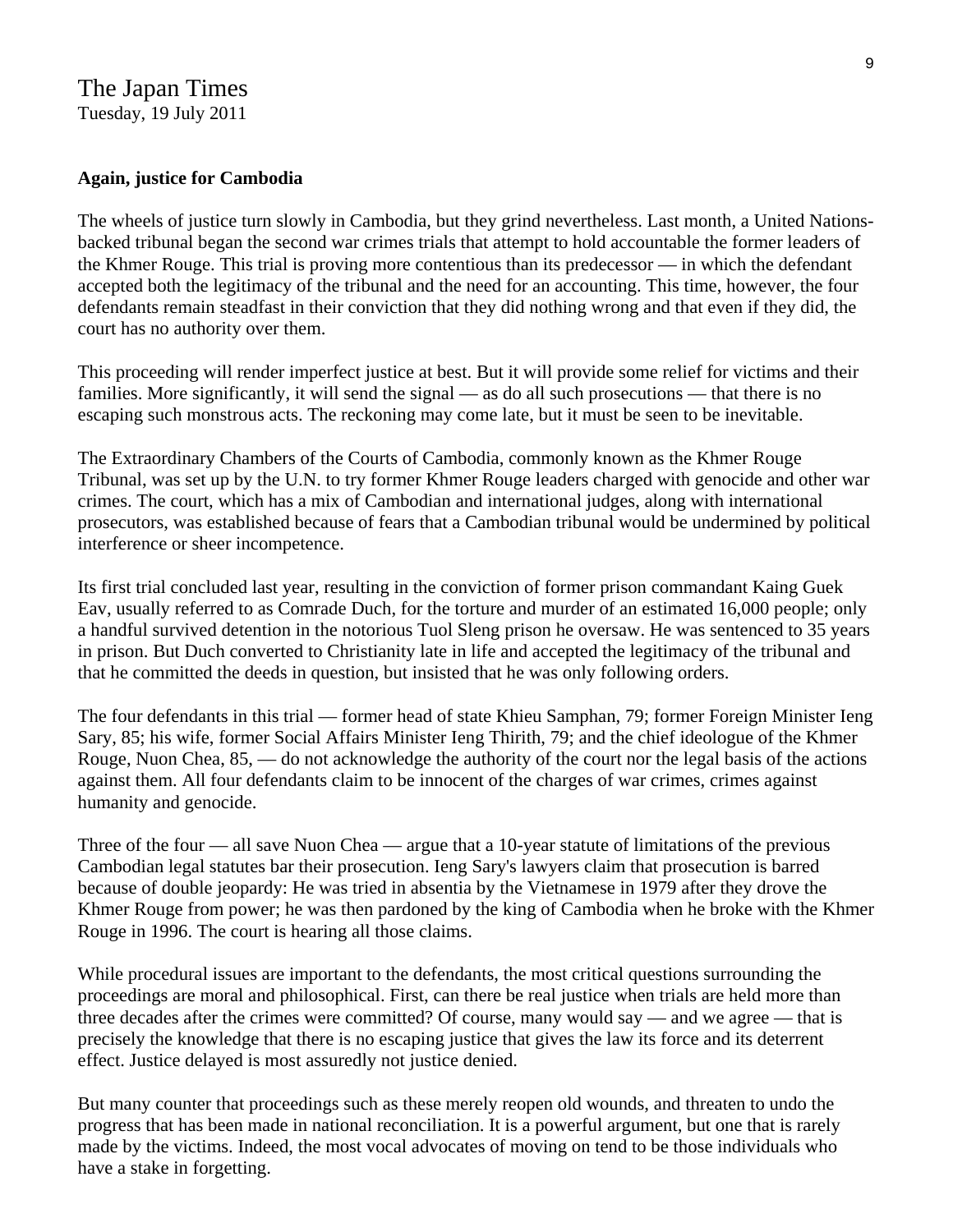Thus, the biggest obstacle to additional trials appears to be Prime Minister Hun Sen — a former midranking Khmer Rouge cadre. He is unlikely to be a part of the trial, while other prominent members of the Cambodian elite including his inner circle have questionable pasts. Mr. Hun Sen claims that additional trials risk dividing the country and could be destabilizing.

That is possible but unlikely. The guilty parties are old — the four defendants in the current trial range from 77 to 85 — and unlikely to rally significant forces on their behalf — at least, not if the prime minister does not chose to indulge them.

While justice is the most compelling reason to proceed, there is another equally powerful reason for letting the tribunal go forward: the need to educate the Cambodian people about their past. For years, political tensions dampened attempts to explain and understand Cambodia's past. A generation has come of age in the country that has little knowledge of its history. This may have been expedient, but the failure to understand history or its causes is a dangerous foundation upon which to build a state. Ignorance is the very opposite of reconciliation.

The growing popular interest in the tribunal suggests that the "forgetting school" is wrong. It is estimated that at least 100,000 Cambodians have visited the tribunal since 2005. The 500 seats in the court are fully occupied every day. The hearings are being broadcast live on radio and television.

The Cambodian people understand that they have a stake in their past. That is the foundation of justice.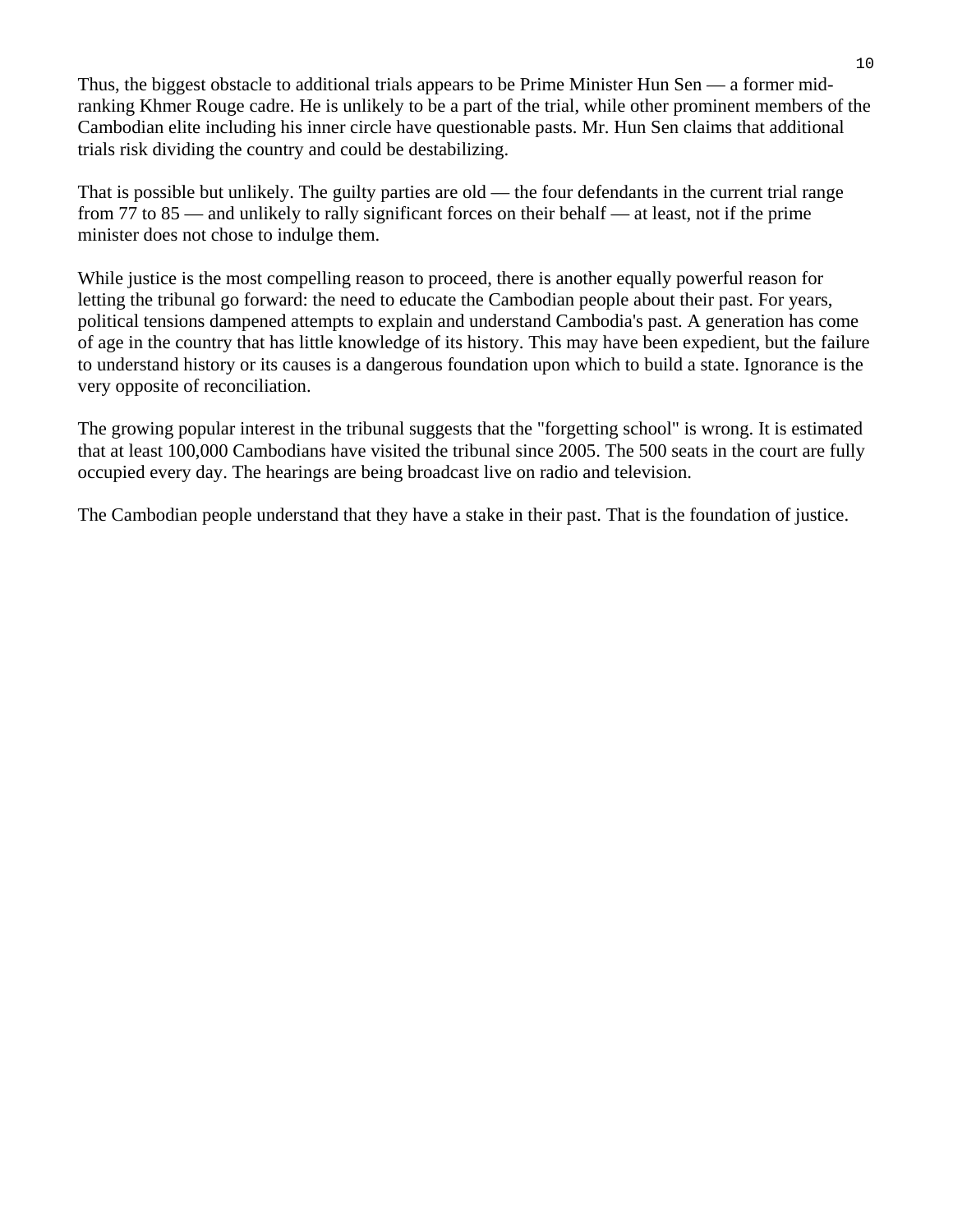# Phnom Penh Post Wednesday, 13 July 2011

### **Plan to shut down tribunal monitor**

The government planned to shut down the Open Society Justice Initiative, an international group monitoring the Khmer Rouge tribunal, after the NGO called for an investigation into alleged court corruption in 2007, according to a United States cable made public yesterday.

Claims that staff on the Cambodian side of the court were forced to pay kickbacks to their supervisors surfaced in 2006, and OSJI called for an investigation in February 2007. Court staff reiterated the claims to The Post in 2009. Court administrator Sean Visoth was allegedly at the centre of the scandal and international donors and the United Nations sought his dismissal.

According to a diplomatic cable from the US embassy in Phnom Penh marked "confidential" and signed by Ambassador Joseph Mussomeli, Sean Visoth allegedly revealed the plan to close OSJI during a meeting on March 11, 2007, with the former US Ambassador-at-Large for War Crimes David Scheffer. The scheme was reportedly approved by Prime Minister Hun Sen and Deputy Prime Minister Sok An.

"Vissoth confirmed for Scheffer that he (Vissoth) had been instructed by DPM Sok An to construct a chronology of the OSJI affair that would be used as part of the government's plan to shut down the office," Mussomeli said. "The order had been given at a recent wedding ceremony where the PM and other senior officials had discussed the matter."

Other cables released yesterday recount negotiations between donors, the UN and the government that eventually led to the creation in 2009 of an "independent counselor" at the court designed to allow staff to make complaints about corruption without fear of reprisal.

The cables also show that the Cambodian government was allegedly reluctant during negotiations to sack Sean Visoth in the face of donor pressure.

Piper Campbell US embassy Chargé d'Affairs, reported in a confidential cable sent on November 3, 2008, that Sok An said the concerns over Sean Visoth and corruption "were a distraction from the goals of the court". Campbell added that Sok An "made several pointed criticisms of the UN, all but asserting that UN meddling was intended to mar Cambodia's significant contributions to the KRT and to assert UN dominance over it".

Yesterday, a source at the court, who requested anonymity, said details of Sean Visoth's position were still "not clear" and the issue remained "sensitive".

Court spokesman Neth Pheaktra said Sean Visoth had not received any salary from the court since he ceased working there over two years ago.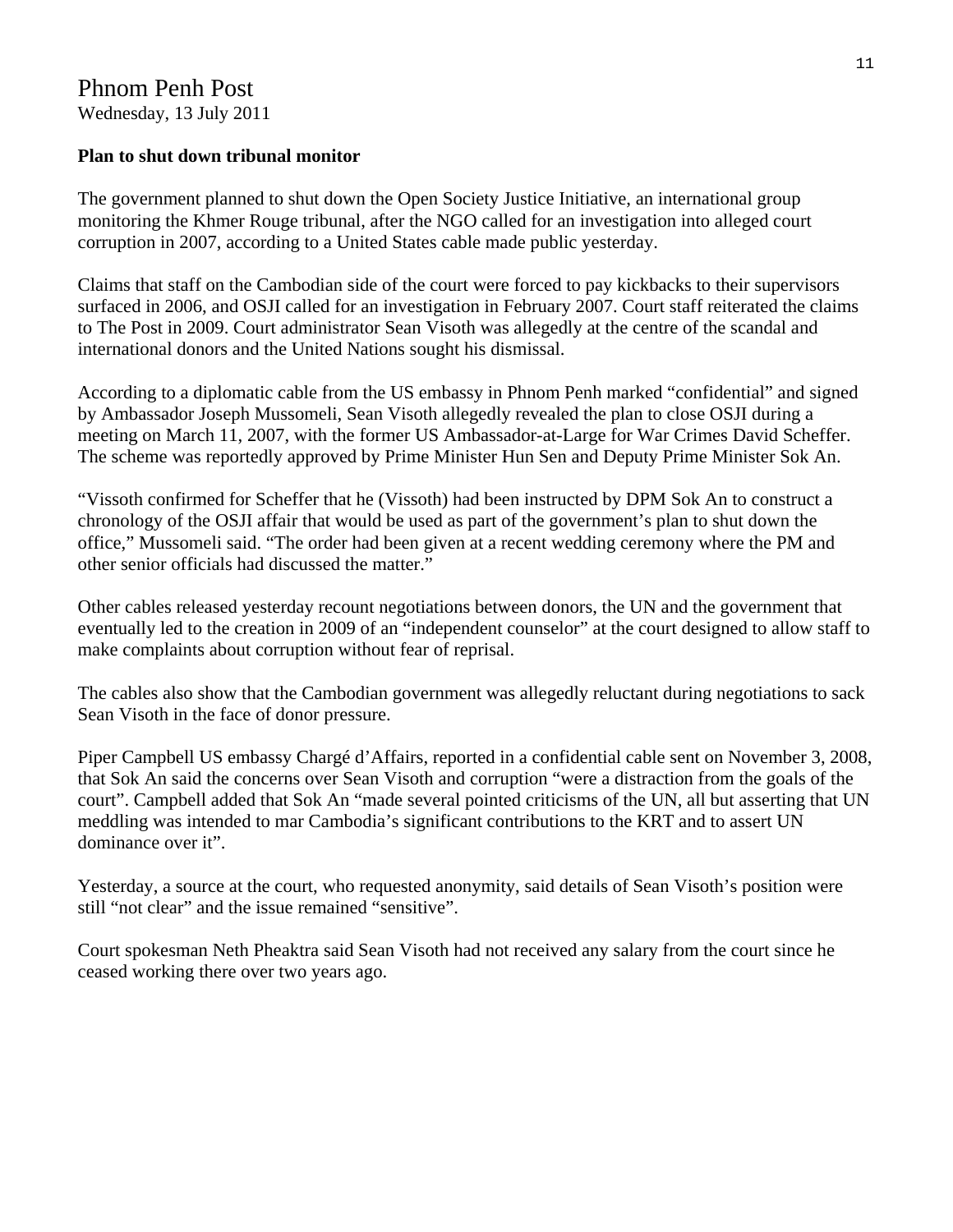#### **Former Burmese officer says he wants to be tried by ICC**

New Delhi (Mizzima) – A Burmese man who is now an Australian citizen claims he has committed war crimes and wants to face trial at the International Criminal Court (ICC).

Now living in Brisbane, Htoo Htoo Han served as a lieutenant in military intelligence and claims to have personally killed 24 protestors in the 1988 pro-democracy uprising and to have been involved in the deaths of more than 100 people, the *Associated Press* reported on Monday.

"My main objective is to face a trial at the ICC," he said. "I want to talk on a par with the ICC. That's my objective."

However, his claims have met with skepticism from some of his friends and Burmese opposition groups in Australia, who see his story as confused and potentially benefiting the Burmese government.

"In Burma, there are real human rights violations. If his confession is a fake and proven to be a lie, the real events may be less credible and that will benefit the military," Tin Maung Htoo, the executive director from Canadian Friends of Burma, told *Mizzima.*

Htoo Htoo Han, born in 1967, said that he served as a lieutenant in Military Intelligence Unit No. 6 and was assigned to work as a spy to gather information about the High School Students' Union in the 1988 pro-democracy, where he worked as the secretary of the union.

Zeya Oo, a member of the High School Students' Union who worked with Htoo Htoo Han in Bangkok, Thailand, and in Australia to donate money to political prisoners in Burma, told *Mizzima,* "As far as I know, his words are inconsistent and unbelievable. In politics, some people want to be heroes and say both true and untrue things. Some people will do both good things and bad things to be famous."

A friend who lives in Brisbane said Htoo Htoo Han has received a medical pension for mental illness.

In response to the friend's statement, Htoo Htoo Han said, "I was brutally beaten in the prisons [in Burma]. In Thayawaddy Prison, I was detained in all wards. In Australia, I have suffered from depression and need to take sleeping pills. And I need a counselor. But, I'm not a crazy man. I just have depression."

Htoo Htoo Han said, "There are many ways to attract the media. If you can do strange things, they will follow you. My way is a short cut. The normal procedure is not effective. I want to use all possible ways to fight the Burmese government while Aung San Suu Kyi is living."

Burmese activist Tin Maung Htoo said Htoo Htoo Han's claims, if proven false, could harm the movement to organize a UN Commission of Inquiry on war crimes in Burma.

"What we say about human rights violations is true. Now because of his claims, some people may think our statements are made up," Tin Maung Htoo said.

Despite Htoo Htoo Han's confession of serious crimes, Australian police have not interrogated him, he said.

"So far they have not taken any action although I made a public confession. They could not take legal actions against me immediately. They may think what I said is a lie," said Htoo Htoo Han. "Now, I've become well-known. So they are watching me. My telephone has been tapped. I know it because I was a former Military Intelligence official."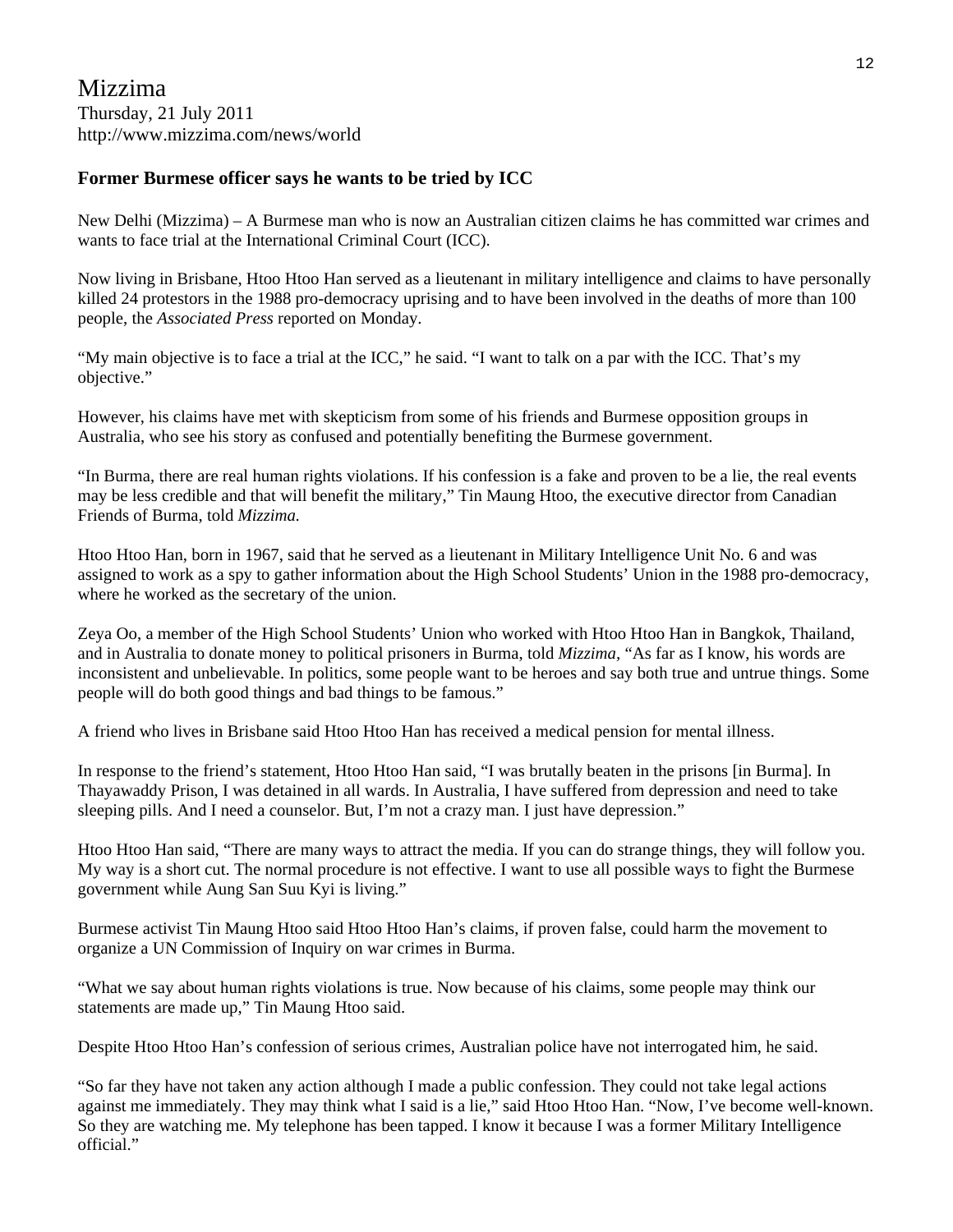# The Daily Star (Lebanon) Thursday, 21 July 2011

# **Indictments II, a disappointing sequel?**

### By [Michael Young](http://www.dailystar.com.lb/Michael-Young.ashx)

The Special Tribunal for Lebanon is lucky to have Sayyed Hasan Nasrallah as a foe. On Tuesday, he again described the institution's accusations as part of a conspiracy against Hezbollah. Were it not for the secretary-general, whose anxiety tends to confirm the tribunal's seriousness, observers might have examined more critically the shortcomings in the United Nations investigation of Rafik Hariri's assassination and those of many others between 2005 and 2008.

There are reports, which may well be true, that further indictments are forthcoming. Last year officials from the tribunal's prosecution office were privately declaring the indictments would be issued in stages. Any final verdict on the success or failure of the legal process is premature. However, from what we know, there is reason to doubt that the outcome of the trial will be the identification and conviction of all, or even a large number, of those behind the Lebanese killings.

The principal reason for this is that the U.N. investigation altered its strategy in mid-stream between 2005 and 2006. This left the third investigator, and current special tribunal prosecutor, Daniel Bellemare, with little that was tangible when he began his mission.

Under Detlev Mehlis, the first commissioner of the United Nations International Independent Investigation Commission, investigators directed their suspicions at the upper echelons of the Syrian and Lebanese political and security leadership. As Mehlis explained to me in an interview in 2008, "The Hariri case is an unusual one. Usually in investigations you start at the bottom and work your way up. In the Hariri case we started pretty much at the top and worked down. We had an accurate view of how the assassination took place from above, but less clear a view of what happened on the ground."

Mehlis based his strategy on a number of factors. First, on the deductions of Peter Fitzgerald, an Irish policeman who had prepared a preliminary U.N. report shortly after Hariri's death. He concluded that the former prime minister had been the victim of a conspiracy involving "considerable finance, military precision in its execution, [and] substantial logistical support." While he did not name culprits, he described a situation that made it virtually impossible for the Syrian and Lebanese security services not to have known of the crime. He also cast doubt on their intentions by revealing that Hariri's state-provided security detail had been cut back, and accused the Lebanese security services of contaminating the crime scene.

Mehlis also had his personal experiences to go on in devising his approach to the investigation. He was familiar with the conduct of the Syrian intelligence services from the time he had investigated a bomb attack against the French cultural center in West Berlin. A Syrian diplomat who turned evidence carried the bomb used in that attack from East Berlin, under the orders of Syrian intelligence operatives.

And finally, once his investigation took off, the testimony Mehlis collected further justified a top-down approach. This included the statements of Syrian intelligence chiefs, as well as that of the former Syrian vice president, Abdel Halim Khaddam. All could attest to the centralized, hierarchical nature of decisionmaking in Damascus.

Under Serge Brammertz, the strategy was reversed. Mehlis' successor adopted a bottom-up approach, reduced the pace of the police investigation, brought in more analysts, and generally slowed the